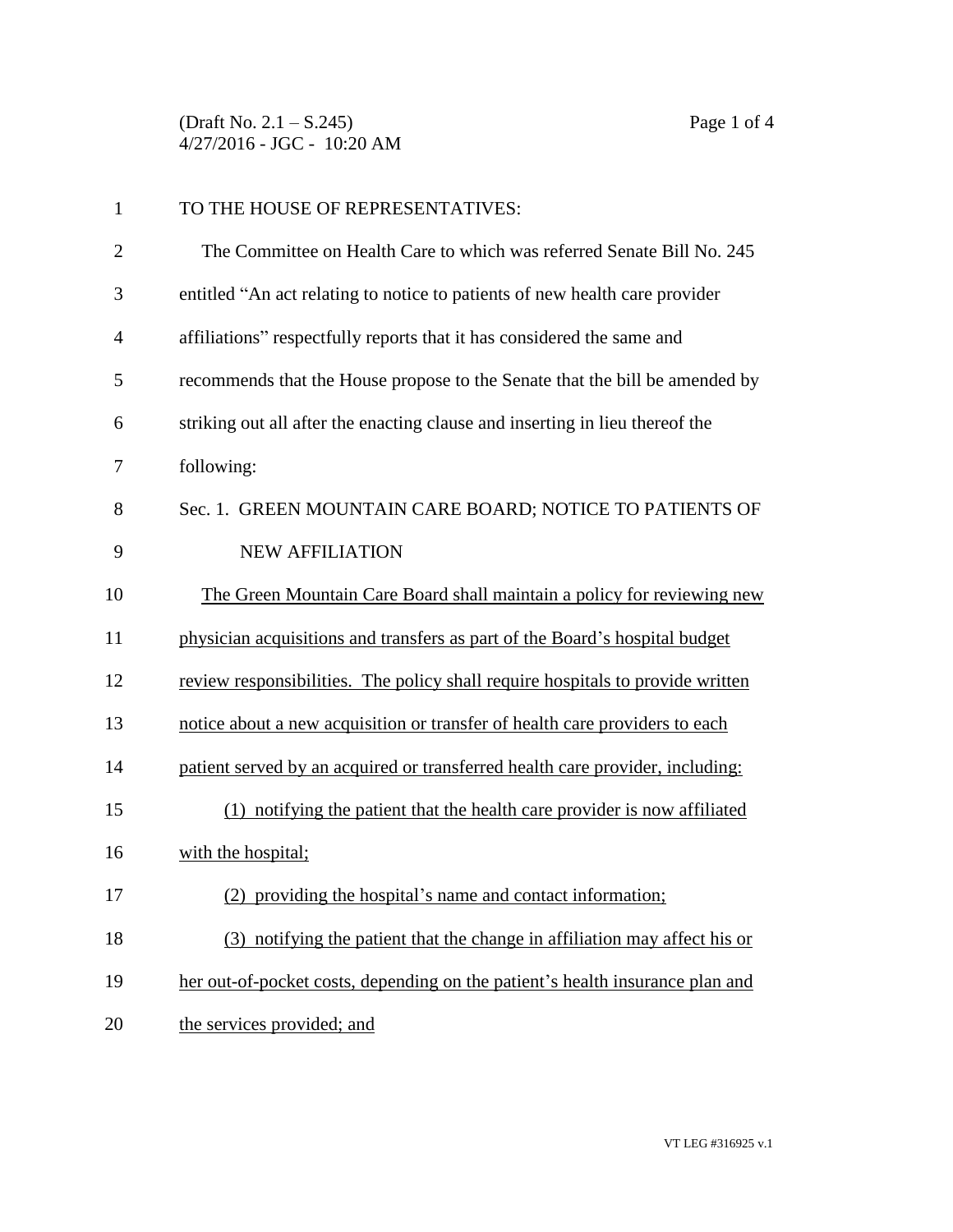(Draft No. 2.1 – S.245) Page 2 of 4 4/27/2016 - JGC - 10:20 AM

| $\mathbf{1}$   | (4) recommending that the patient contact his or her insurance company         |
|----------------|--------------------------------------------------------------------------------|
| $\overline{2}$ | with specific questions or to determine his or her actual financial liability. |
| 3              | Sec. 2. 18 V.S.A. § 9405c is added to read:                                    |
| $\overline{4}$ | § 9405c. NOTICE OF ACQUISITION                                                 |
| 5              | (a) As used in this section:                                                   |
| 6              | (1) "Acquire" means a purchase or transfer through which a hospital            |
| 7              | will own or control the business of a medical practice.                        |
| 8              | (2) "Hospital" means a general hospital or hospital facility licensed          |
| 9              | under chapter 43 of this title.                                                |
| 10             | (3) "Medical practice" means a business through which one or more              |
| 11             | physicians practice medicine.                                                  |
| 12             | (b) Each hospital shall provide notice to the Office of the Attorney General   |
| 13             | at least 90 days or as soon as practicable prior to the effective date of a    |
| 14             | transaction through which the hospital will acquire a medical practice. The    |
| 15             | notice shall include at least the following information:                       |
| 16             | (1) the name and address of the hospital acquiring the medical practice        |
| 17             | and contact information for a representative of the hospital; and              |
| 18             | (2) the name and address of the medical practice being acquired and            |
| 19             | contact information for a representative of the medical practice.              |
| 20             | (c) Information provided to the Office of the Attorney General pursuant to     |
| 21             | this section is exempt from public inspection and copying under the Public     |
|                |                                                                                |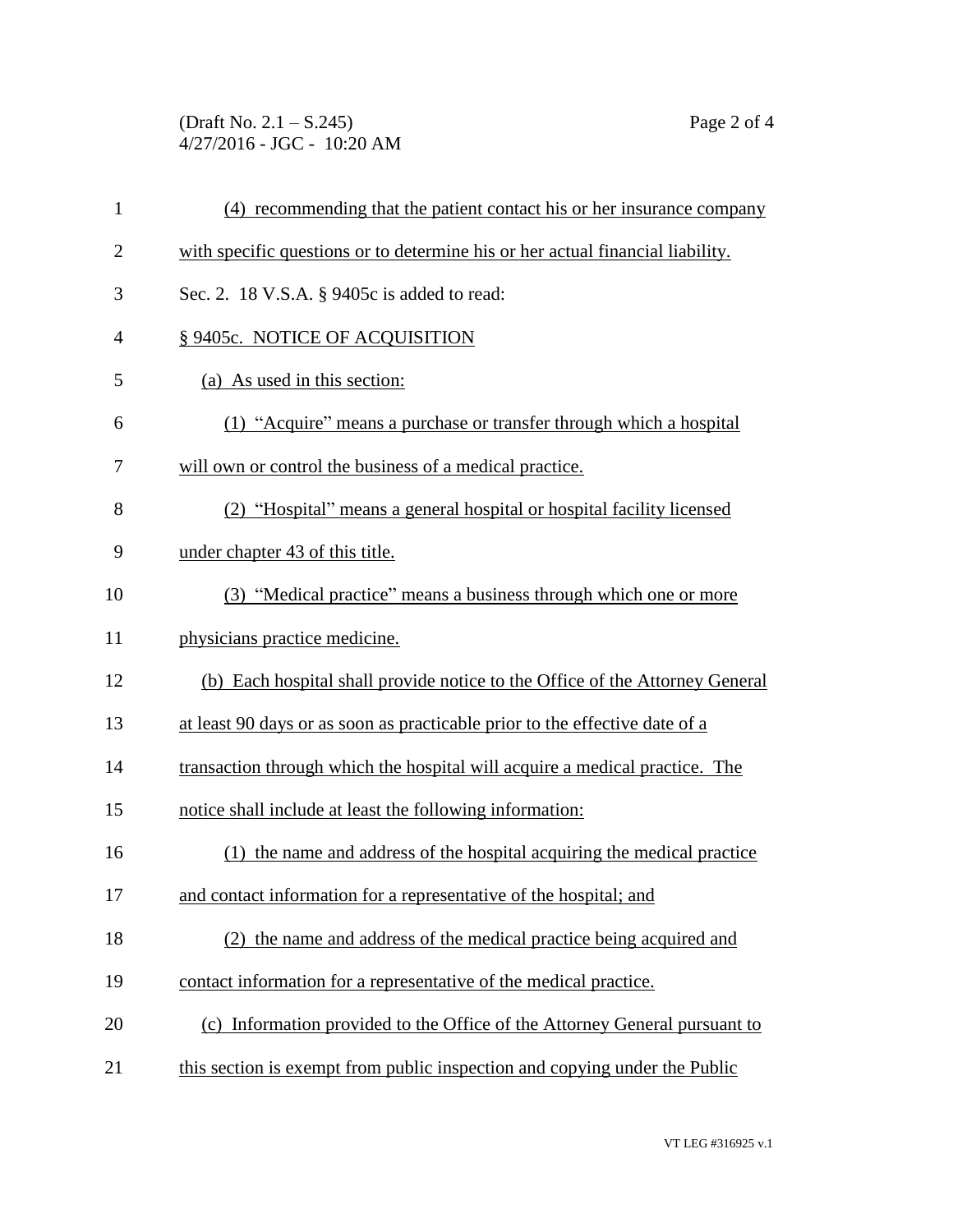(Draft No. 2.1 – S.245) Page 3 of 4 4/27/2016 - JGC - 10:20 AM

| $\mathbf{1}$   | Records Act and shall be kept confidential except to the extent necessary to  |  |  |
|----------------|-------------------------------------------------------------------------------|--|--|
| $\overline{2}$ | allow the Office to perform an inquiry into potentially anticompetitive       |  |  |
| 3              | practices.                                                                    |  |  |
| $\overline{4}$ | Sec. 3. REDUCING PAYMENT DIFFERENTIALS; GUIDANCE AND                          |  |  |
| 5              | <b>IMPLEMENTATION; REPORT</b>                                                 |  |  |
| 6              | (a) On or before July 15, 2016, the Green Mountain Care Board shall           |  |  |
| 7              | provide to the Health Reform Oversight Committee, the House Committee on      |  |  |
| 8              | Health Care, and the Senate Committees on Health and Welfare and on           |  |  |
| 9              | Finance a copy of each implementation plan for providing fair and equitable   |  |  |
| 10             | reimbursement amounts for professional services provided by academic          |  |  |
| 11             | medical centers and by other professionals, as required to be developed by    |  |  |
| 12             | health insurers pursuant to 2015 Acts and Resolves No. 54, Sec. 23(b).        |  |  |
| 13             | (b) No later than 30 days following the Board's review of each                |  |  |
| 14             | implementation plan pursuant to 2015 Acts and Resolves No. 54, Sec. 23(b)     |  |  |
| 15             | but in no event later than December 1, 2016, the Board shall report to the    |  |  |
| 16             | Health Reform Oversight Committee, the House Committee on Health Care,        |  |  |
| 17             | and the Senate Committees on Health and Welfare and on Finance on its         |  |  |
| 18             | progress toward achieving fair and equitable reimbursement amounts for        |  |  |
| 19             | professional services provided by academic medical centers and by other       |  |  |
| 20             | professionals, without increasing health insurance premiums or public funding |  |  |
| 21             | of health care, as required by 2015 Acts and Resolves No. 54, Sec. 23(b.      |  |  |